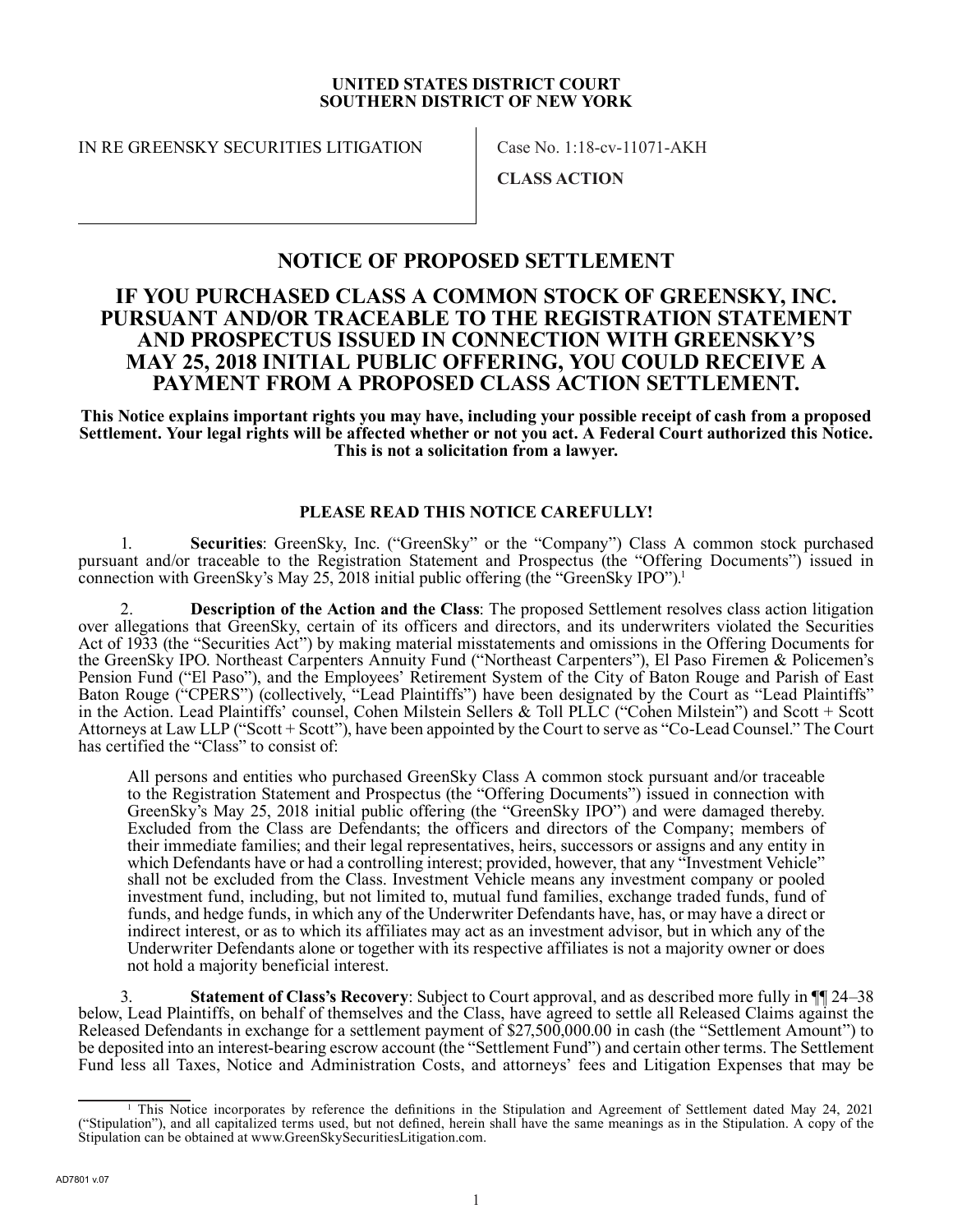awarded by the Court to Co-Lead Counsel and Lead Plaintiffs (the "Net Settlement Fund") will be distributed to members of the Class in accordance with a plan of allocation (the "Plan of Allocation") that is subject to approval by the Court. The proposed Plan of Allocation is included in this Notice, and may be modified by the Court without further notice.

4. **Statement of Estimated Average Amount of Recovery**: Your recovery will depend on the number of shares of GreenSky common stock that you purchased, the price(s) at which those shares were purchased, the timing of your purchases, and any sales. Depending on the number of eligible shares of common stock that participate in the Settlement, and when and at what price that common stock was purchased and sold, the estimated average recovery per share of GreenSky common stock will be approximately \$0.28 before deduction from the Settlement Fund of Court-approved fees and expenses and any other awards or payments.

5. **Statement of the Parties' Position on Damages**: Defendants deny all claims of wrongdoing and deny that they are liable to Lead Plaintiffs and/or the Class or that Lead Plaintiffs or other members of the Class suffered any injury. Moreover, the Settling Parties do not agree on the amount of damages that might be recoverable if liability could be proven. The issues on which the Settling Parties disagree include, but are not limited to: (1) whether the statements made were material, false, or misleading for all the reasons alleged by Lead Plaintiffs; (2) whether Defendants are otherwise liable under the securities laws for those statements; and (3) whether all or part of the damages allegedly suffered by Lead Plaintiffs or members of the Class were caused by the alleged misstatements.

6. **Statement of Attorneys' Fees and Litigation Expenses Sought**: Co-Lead Counsel has litigated this Action on a contingent basis. They have conducted this Action and advanced the Litigation Expenses with the expectation that if they were successful in recovering money for the Class, they would receive fees and be reimbursed for their expenses from the Settlement Fund. This is customary in this type of litigation. Prior to final distribution of the Net Settlement Fund, Co-Lead Counsel will apply to the Court for an award of attorneys' fees from the Settlement Fund in an amount not to exceed 25% of the Settlement Fund (or \$6,875,000.00), plus interest earned at the same rate and for the same period as earned by the Settlement Fund. In addition, Co-Lead Counsel also will apply for the reimbursement of Litigation Expenses paid or incurred in connection with the prosecution and resolution of the Action in an amount not to exceed \$250,000.00 plus interest earned at the same rate and for the same period as earned by the Settlement Fund. Litigation Expenses may include reimbursement of the expenses of Lead Plaintiffs in accordance with 15 U.S.C. § 77z-1(a)(4). If the Court approves Co-Lead Counsel's fee and expense application, the estimated average cost per share of common stock is \$0.07.

7. **Identification of Attorneys' Representatives**: Lead Plaintiffs and the Class are being represented by Cohen Milstein and Scott + Scott. Any questions regarding the Settlement should be directed to Steven J. Toll, Cohen Milstein Sellers & Toll PLLC, 1100 New York Avenue N.W., Suite 500, Washington, D.C. 20005, (202) 408-4600, stoll@cohenmilstein.com or Max Schwartz, Scott + Scott Attorneys at Law LLP, 230 Park Avenue, 17th Floor, New York, NY 10169, (212) 223-6444, mschwartz@scott-scott.com.

| YOUR LEGAL RIGHTS AND OPTIONS IN THE SETTLEMENT                                                                                                                                                                     |                                                                                                                                                                                                                                                                      |  |
|---------------------------------------------------------------------------------------------------------------------------------------------------------------------------------------------------------------------|----------------------------------------------------------------------------------------------------------------------------------------------------------------------------------------------------------------------------------------------------------------------|--|
| <b>REMAIN A MEMBER</b><br>OF THE CLASS AND<br><b>FILE A PROOF OF</b><br><b>CLAIM FORM.</b>                                                                                                                          | This is the only way to receive a payment. If you wish to obtain a payment as<br>a member of the Class, you will need to file a proof of claim form (the "Proof<br>of Claim Form"), which is included with this Notice, postmarked no later than<br>October 9, 2021. |  |
| <b>EXCLUDE YOURSELF</b><br><b>FROM THE CLASS</b><br><b>BY SUBMITTING A</b><br><b>WRITTEN REQUEST</b><br><b>FOR EXCLUSION SO</b><br><b>THAT IT IS RECEIVED</b><br><b>NO LATER THAN</b><br><b>SEPTEMBER 28, 2021.</b> | If you exclude yourself from the Class, you will receive no payment pursuant to<br>this Settlement. You may be able to seek recovery against the Defendants or other<br>Released Defendants through other litigation at your own expense.                            |  |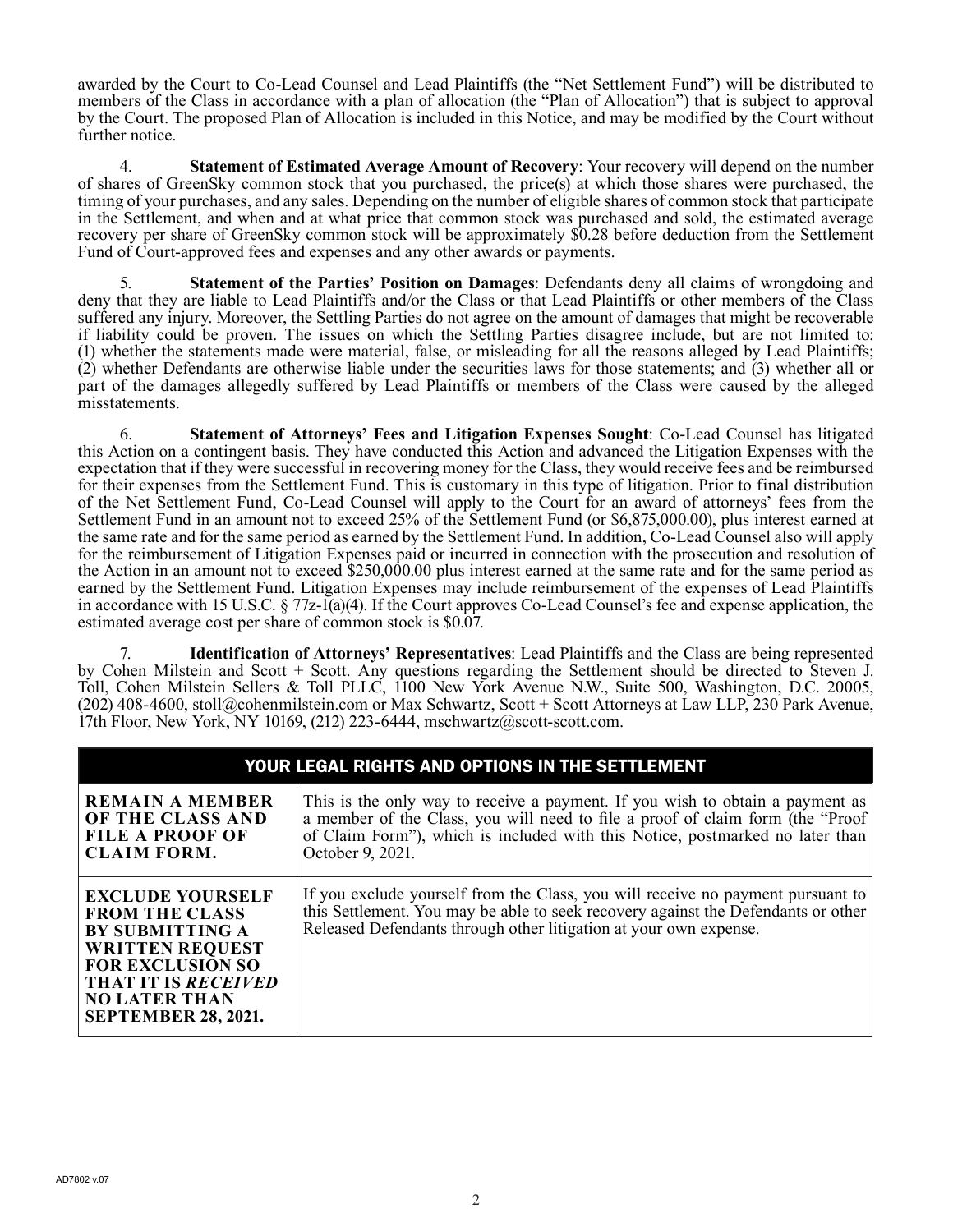| <b>OBJECT TO THE</b><br><b>SETTLEMENT BY</b><br><b>SUBMITTING A</b><br><b>WRITTEN OBJECTION</b><br><b>SO THAT IT</b><br><b>IS RECEIVED NO</b><br><b>LATER THAN</b><br><b>SEPTEMBER 28, 2021.</b>                                                                                  | Write to the Court and explain why you do not like the Settlement, the requested<br>Judgment to approve the Settlement; the proposed Plan of Allocation, or the<br>request for attorneys' fees and reimbursement of Litigation Expenses. You cannot<br>object to the Settlement unless you are a member of the Class and do not validly<br>exclude yourself.                               |
|-----------------------------------------------------------------------------------------------------------------------------------------------------------------------------------------------------------------------------------------------------------------------------------|--------------------------------------------------------------------------------------------------------------------------------------------------------------------------------------------------------------------------------------------------------------------------------------------------------------------------------------------------------------------------------------------|
| <b>GO TO THE</b><br><b>FINAL APPROVAL</b><br><b>HEARING ON</b><br><b>OCTOBER 19, 2021,</b><br><b>AT 10:00 A.M., AND</b><br><b>FILE A NOTICE</b><br><b>OF INTENTION TO</b><br><b>APPEAR SO THAT IT</b><br><b>IS RECEIVED NO</b><br><b>LATER THAN</b><br><b>SEPTEMBER 28, 2021.</b> | You may attend the hearing to speak in Court about the fairness of the Settlement,<br>the requested Judgment to approve the Settlement, the proposed Plan of Allocation,<br>or Co-Lead Counsel's request for attorneys' fees and reimbursement of Litigation<br>Expenses. You cannot object to the Settlement unless you are a member of the<br>Class and do not validly exclude yourself. |
| <b>DO NOTHING.</b>                                                                                                                                                                                                                                                                | Receive no payment, remain a Class Member, give up your rights to seek recovery<br>against the Defendants and the other Released Defendants through other litigation<br>and be bound by the Judgment entered by the Court if it approves the Settlement,<br>including the release of the Released Claims.                                                                                  |

# WHAT THIS NOTICE CONTAINS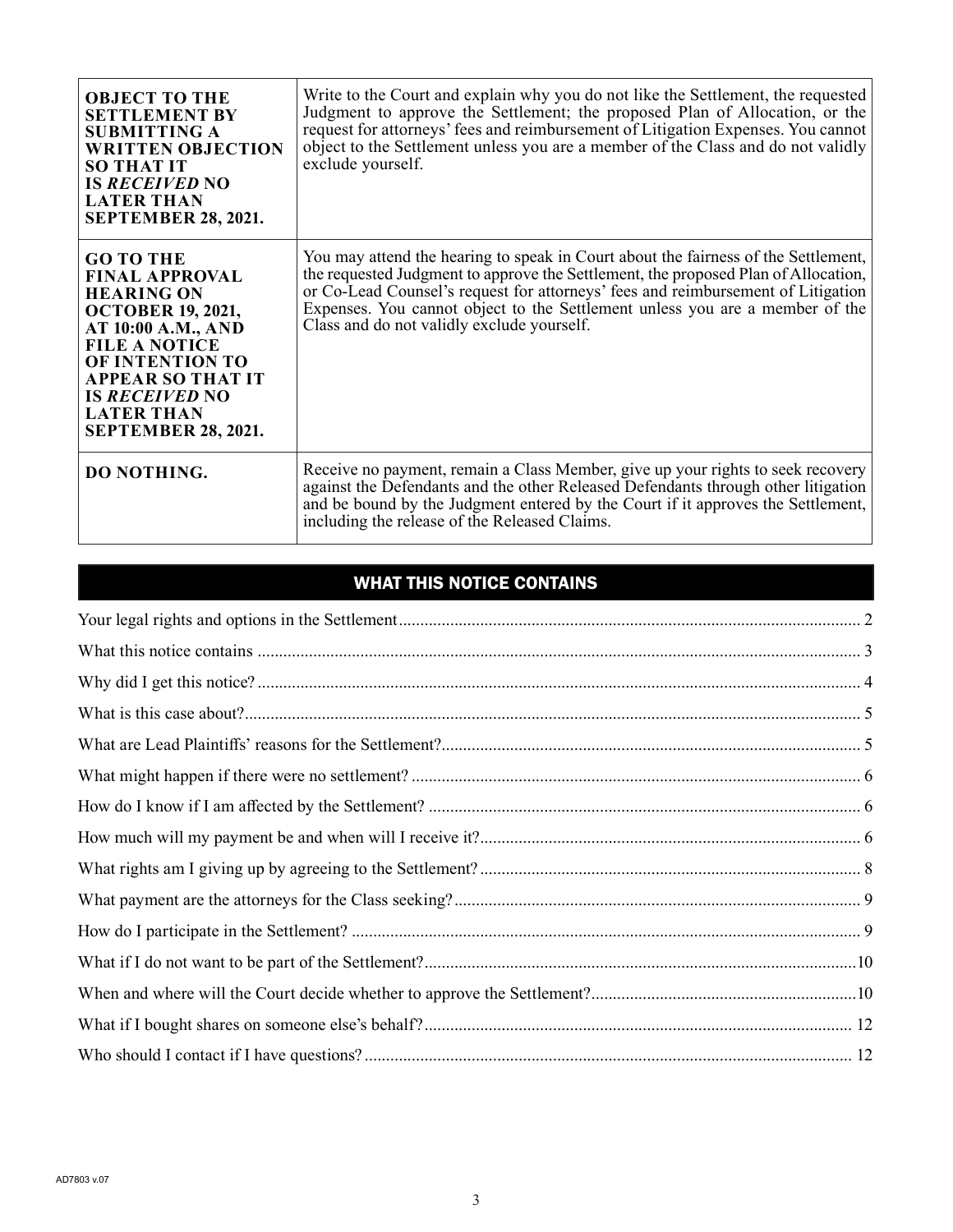8. This Notice is being sent to you pursuant to an order of the United States District Court for the Southern District of New York (the "Court") because you or someone in your family may have purchased GreenSky common stock as described above. The Court has directed us to send you this Notice because, as a potential Class Member, you have a right to know about your options before the Court rules on the proposed Settlement of this case. Additionally, you have the right to understand how a class action lawsuit may generally affect your legal rights.

9. A class action is a type of lawsuit in which the claims of a number of individuals are resolved together, thus providing the class members with both consistency and efficiency. In a class action lawsuit, the Court selects one or more people, known as class representatives, to sue on behalf of all people with similar claims, commonly known as the class or the class members. Once the class is certified, the Court's resolution of all issues, whether or not favorable, is binding on the class, except for any persons who choose to exclude themselves from the class. (For more information on excluding yourself from the Class, please read "What if I do not want to be a part of the Settlement? How do I exclude myself?" located below.) In the Action, the Court has directed that Lead Plaintiffs and Co-Lead Counsel have primary responsibility for prosecuting all claims against Defendants on behalf of investors who purchased GreenSky common stock.

10. The Court in charge of this case is the United States District Court for the Southern District of New York, and the case is known as *In re GreenSky Securities Litigation*, Case No. 1:18-cv-11071- AKH (S.D.N.Y.) (the "Action"). The Judge presiding over this case is the Honorable Alvin K. Hellerstein, United States Senior District Judge. The person who is suing is called the plaintiff, and those who are being sued are called defendants. In this case, Lead Plaintiffs are Northeast Carpenters Annuity Fund, El Paso Firemen & Policemen's Pension Fund, and the Employees' Retirement System of the City of Baton Rouge and Parish of East Baton Rouge, and the Defendants consist of GreenSky; certain of GreenSky's officers and directors, David Zalik, Robert Partlow, Joel Babbit, Gerald Benjamin, John Flynn, Gregg Freishtat, Nigel Morris and Robert Sheft (the individuals together with GreenSky, the "GreenSky Defendants"); and GreenSky's underwriters Goldman Sachs & Co. LLC, J.P. Morgan Securities LLC, Morgan Stanley & Co. LLC, Citigroup Global Markets Inc., Credit Suisse Securities (USA) LLC, Merrill Lynch, Pierce, Fenner & Smith Incorporated, SunTrust Robinson Humphrey, Inc. (now known as Truist Securities, Inc.), Raymond James & Associates, Inc., Sandler O'Neill & Partners, L.P., Fifth Third Securities, Inc., and Guggenheim Securities, LLC (the "Underwriter Defendants"). The proposed Settlement is with all the foregoing Defendants, for the benefit of themselves and the Released Defendants.

11. This Notice explains the lawsuit, the Settlement, your legal rights, what benefits are available, who is eligible for them, and how to get them. The purpose of this Notice is to inform you of this case, that it is a proposed class action, how you might be affected, how to object, if you wish, to the proposed Settlement and/or the other matters to be considered by the Court at the Final Approval Hearing (identified below), and how to exclude yourself from the proposed Settlement and the Class if you wish to do so. It also is being sent to inform you of the terms of the proposed Settlement, and of a hearing to be held by the Court to consider the fairness, reasonableness and adequacy of the proposed Settlement and the other matters identified below (the "Final Approval Hearing").

12. The Final Approval Hearing will be held on October 19, 2021, at 10:00 a.m., before the Honorable Alvin K. Hellerstein at the United States District Court for the Southern District of New York, Daniel Patrick Moynihan United States Courthouse, 500 Pearl St., Courtroom 14D, New York, New York 10007, to determine

- a. whether the proposed settlement of the Action on the terms and conditions provided for in the Stipulation is fair, reasonable, adequate and in the best interests of the Class and should be approved by the Court;
- b. whether a judgment should be entered, as proposed in the Settlement, which, among other things, would dismiss the Action against Defendants with prejudice and release, on behalf of the Class, the Released Claims against the Released Defendants and the Released Defendants' Claims against the Released Plaintiffs (the "Judgment");
- c. whether the proposed Plan of Allocation is reasonable and should be approved by the Court; and
- d. whether Co-Lead Counsel's request for an award of attorneys' fees and reimbursement of Litigation Expenses should be approved by the Court.

13. This Notice does not express any opinion by the Court concerning the merits of any claim in the Action, and the Court still has to decide whether to approve the Settlement. Any distribution will not be paid until after the completion of all claims processing. Please be patient.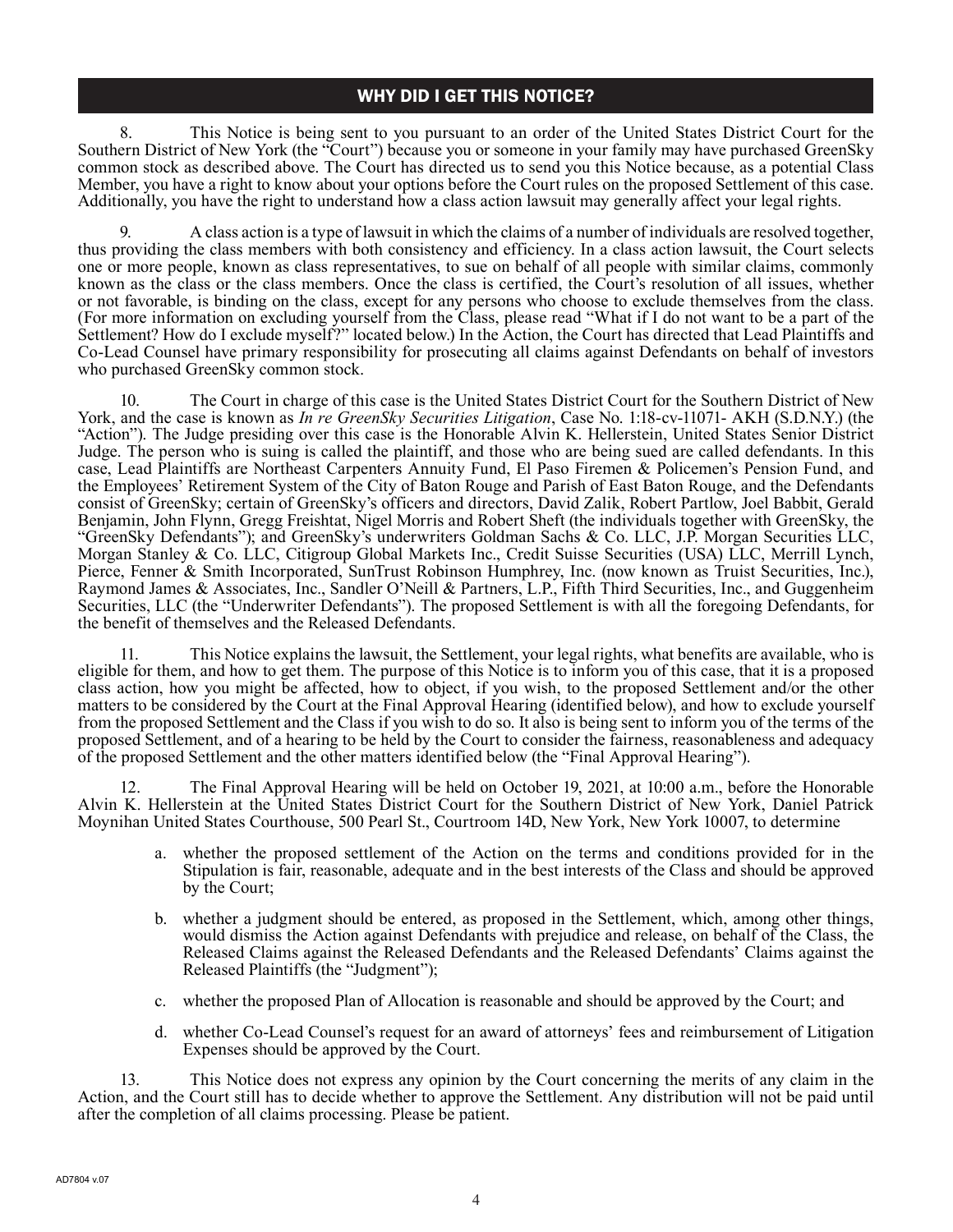14. The initial complaint in this Action was filed on November 27, 2018. On March 29, 2019, the Court appointed Northeast Carpenters, El Paso, and CPERS as Lead Plaintiffs and Cohen Milstein and Scott + Scott as Co-Lead Counsel.

15. Lead Plaintiffs filed their Consolidated Second Amended Complaint for Violations of the Federal Securities Laws (the "Complaint") on June 26, 2019. The Complaint alleges that Defendants violated the Securities Act of 1933 by making material misstatements and omissions in the Offering Documents for the GreenSky IPO. Defendants deny each and all of Lead Plaintiffs' allegations. Defendants contend that they did not make material misstatements or omissions and that they disclosed all information required to be disclosed by the federal securities laws. Among other things, Lead Plaintiffs allege that in the Offering Documents, Defendants did not disclose the financial impact of the Company's decision to shift away from one of its most profitable business segments. Lead Plaintiffs further allege that when the true facts regarding the alleged misstatements and omissions were revealed, artificial inflation was removed from the price of Greensky common stock issued in the IPO.

16. The Settling Parties have vigorously litigated this case for more than two years. The Settling Parties briefed and argued Defendants' motions to dismiss the Complaint. After the Court denied the motions to dismiss, extensive class-related discovery ensued, and the Court ultimately certified the Class on June 1, 2020. The parties then engaged in extensive fact discovery which included the production of over 4.4 million pages of documents by Defendants and six depositions, including of Lead Plaintiffs and certain of Defendants' employees. Separately, Lead Plaintiffs served document and deposition subpoenas on non-parties, including PricewaterhouseCoopers ("PwC"), GreenSky's independent auditor, and FT Partners, an investment banking firm that provided GreenSky with consulting services in connection with the GreenSky IPO, resulting in the production of nearly one million additional pages of documents. Defendants further served document and deposition subpoenas on additional non-parties, including each of Lead Plaintiffs' investment managers and investment consultants.

17. During the course of the Action, the Settling Parties engaged a neutral third-party mediator, Robert A. Meyer, Esq., and held settlement discussions. Co-Lead Counsel met with the mediator and Defendants' counsel via videoconference and teleconference on multiple occasions over the course of six months. On April 6, 2021, the Settling Parties agreed in principle to settle the Action in return for a cash payment of \$27,500,000.00 for the benefit of the Class, subject to approval by the Court.

### WHAT ARE LEAD PLAINTIFFS' REASONS FOR THE SETTLEMENT?

18. Lead Plaintiffs and Co-Lead Counsel believe that the claims asserted against the Defendants have merit. Lead Plaintiffs and Co-Lead Counsel recognize, however, that there are significant risks with respect to proving liability and damages in addition to the expense and length of continued proceedings necessary to pursue their claims against the Defendants through continued discovery, trial and appeals. Lead Plaintiffs and Co-Lead Counsel have, accordingly, considered the uncertain outcome of trial and any appeals following a trial in complex lawsuits like this one.

19. In light of the risks of continued litigation, Lead Plaintiffs and Co-Lead Counsel believe that the proposed Settlement is fair, reasonable and adequate, and in the best interests of the Class. Lead Plaintiffs and Co-Lead Counsel also believe that the Settlement provides a substantial benefit now, namely Defendants' payment (as described below) of \$27,500,000.00 in cash (less the various deductions described in this Notice), as compared to the risk that the claims would produce a similar, smaller, or no recovery after summary judgment, trial and appeals, possibly years in the future.

20. Defendants have denied and continue to deny each and all of the claims alleged by Lead Plaintiffs in the Action and affirm that they have acted properly and lawfully at all times. Defendants have expressly denied and continue to deny all charges of wrongdoing or liability against them arising out of any and all of the conduct, statements, acts or omissions alleged, or that could have been alleged, in the Action. Defendants have, however, taken into account the uncertainty and risks inherent in any litigation, especially in a complex case such as this. Defendants have concluded that further conduct of the Action would be protracted and expensive, and that it is desirable that the Action be fully and finally settled in the manner and upon the terms and conditions set forth in the Stipulation.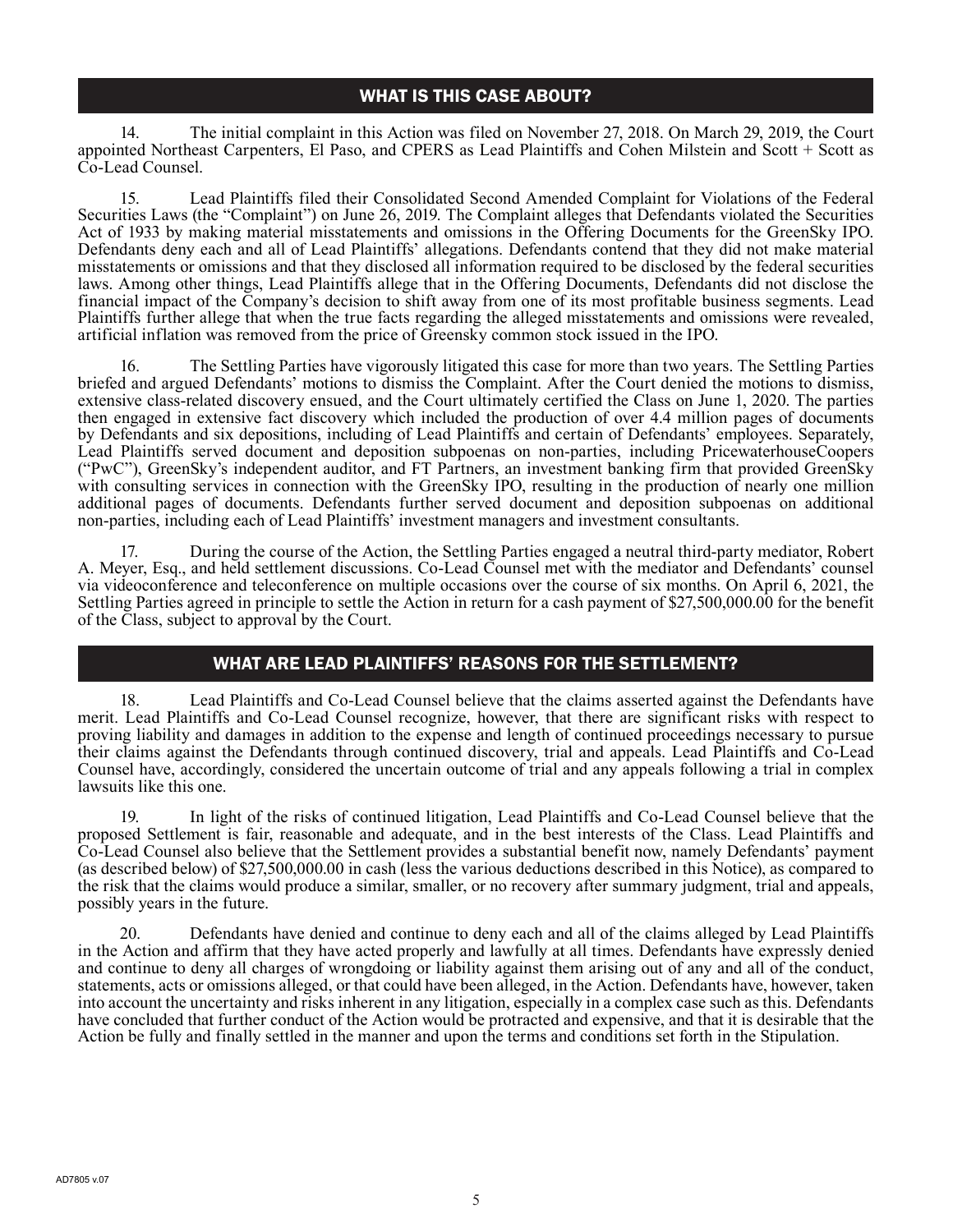### WHAT MIGHT HAPPEN IF THERE WERE NO SETTLEMENT?

21. If there was no Settlement and Lead Plaintiffs failed to establish any essential legal or factual element of their claims against Defendants, neither Lead Plaintiffs nor members of the Class would recover anything from Defendants. Also, if Defendants were successful in proving any of their defenses, the Class likely would recover substantially less than the amount provided in the Settlement, or nothing at all. On the other hand, it is possible that if Lead Plaintiffs pursued their claims, the Class could obtain more than the Settlement Amount.

# HOW DO I KNOW IF I AM AFFECTED BY THE SETTLEMENT?

22. If you are a member of the Class, you are subject to the Settlement unless you timely request to be excluded. The Class consists of:

All persons and entities who purchased GreenSky Class A common stock pursuant and/or traceable to the Registration Statement and Prospectus (the "Offering Documents") issued in connection with GreenSky's May 25, 2018 initial public offering (the "GreenSky IPO") and were damaged thereby. Excluded from the Class are Defendants; the officers and directors of the Company; members of their immediate families; and their legal representatives, heirs, successors or assigns and any entity in which Defendants have or had a controlling interest; provided, however, that any "Investment Vehicle" shall not be excluded from the Class. Investment Vehicle means any investment company or pooled investment fund, including, but not limited to, mutual fund families, exchange traded funds, fund of funds, and hedge funds, in which any of the Underwriter Defendants have, has, or may have a direct or indirect interest, or as to which its affiliates may act as an investment advisor, but in which any of the Underwriter Defendants alone or together with its respective affiliates is not a majority owner or does not hold a majority beneficial interest.

23. Receipt of this Notice does not necessarily mean that you are a Class Member or that you are eligible to receive proceeds from the Settlement. If you wish to participate in the Settlement, you must submit the enclosed Proof of Claim Form postmarked no later than October 9, 2021.

### HOW MUCH WILL MY PAYMENT BE AND WHEN WILL I RECEIVE IT?

#### **PROPOSED PLAN OF ALLOCATION**

24. The objective of the Plan of Allocation is to equitably distribute the Net Settlement Fund among Authorized Claimants who allegedly suffered economic losses as a proximate result of the alleged violations of the federal securities laws. The Plan of Allocation, however, is not a formal damages analysis, and the calculations made pursuant to the Plan of Allocation are not intended to be estimates of, nor indicative of, the amounts that Class Members might have been able to recover after a trial. Nor are the calculations pursuant to the Plan of Allocation intended to be estimates of the amounts that will be paid to Authorized Claimants. The computations under the Plan of Allocation are only a method to weigh the claims of Authorized Claimants against one another for the purposes of making pro rata allocations of the Net Settlement Fund.

25. Claims asserted in the Action under Section 11 of the Securities Act serve as the basis for the calculation of the Recognized Losses under the Plan of Allocation. Section 11 of the Securities Act provides a statutory formula for the calculation of damages under that provision. The formulas stated below, which were developed by Lead Plaintiffs' damages consultant, generally track the statutory formula.

#### **CALCULATION OF RECOGNIZED LOSSES**

26. A "Recognized Loss" will be calculated as set forth for each purchase of GreenSky Class A common stock from May 24, 2018, through November 12, 2018 (the "Relevant Period"), that is listed in the Proof of Claim Form and for which adequate documentation is provided. To the extent that the calculation of a claimant's Recognized Loss results in a negative number, that number shall be set to zero.

27. For each share of GreenSky Class A common stock purchased from May 24, 2018, through and including November 12, 2018, and:

a. sold before the opening of trading on November 12, 2018, the Recognized Loss for each such share shall be the purchase price (not to exceed the issue price at the offering of \$23.00) minus the sale price.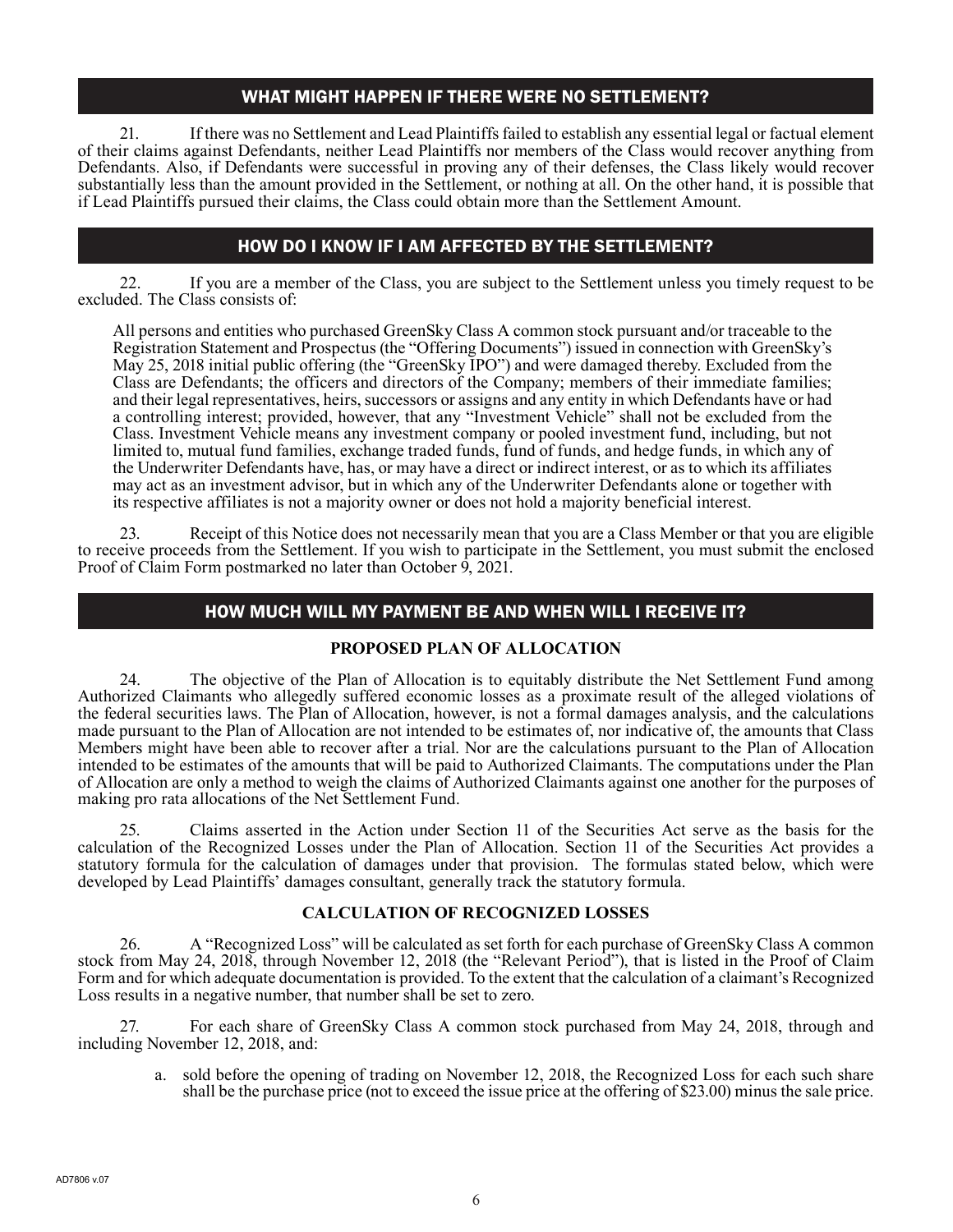- b. sold after the opening of trading on November 12, 2018, through the close of trading on August 5, 2019, the Recognized Loss for each such share shall be the purchase price (not to exceed the issue price at the offering of \$23.00) minus the sale price (not to be less than \$9.92, the closing share price on November 12, 2018).
- c. Retained through the close of trading on August 5, 2019, the Recognized Loss for each such share shall be the purchase price (not to exceed the issue price at the offering of \$23.00) minus \$9.92, the closing share price on November 12, 2018.

#### **ADDITIONAL PROVISIONS**

28. Subject to the following paragraphs, an Authorized Claimant's Recognized Claim shall be the sum of an Authorized Claimant's Recognized Losses.

Purchases and sales of GreenSky Class A common stock shall be deemed to have occurred on the "contract" or "trade" date as opposed to the "settlement" or "payment" date. The receipt or grant by gift, inheritance or operation of law of GreenSky Class A common stock during the Relevant Period shall not be deemed a purchase of GreenSky Class A common stock for purposes of the calculation of an Authorized Claimant's Recognized Claim, nor shall the receipt or grant be deemed an assignment of any claim relating to the purchase of such GreenSky Class A common stock unless (i) the donor or decedent purchased such GreenSky Class A common stock during the Relevant Period; (ii) no Proof of Claim Form was submitted by or on behalf of the donor, on behalf of the decedent, or by anyone else with respect to such GreenSky Class A common stock; and (iii) it is specifically so provided in the instrument of gift or assignment.

30. In the event that a Class Member has multiple transactions in GreenSky Class A common stock during the Relevant Period, all purchases and sales shall be matched on a first-in, first-out ("FIFO") basis. Relevant Period sales will be matched first against any holdings at the beginning of the Relevant Period, and then against purchases in chronological order, beginning with the earliest purchase made during the Relevant Period.

31. The Recognized Loss on any portion of a purchase that matches against (or "covers") a "short sale" is zero. The Recognized Loss on a "short sale" that is not covered by a purchase is also zero. In the event that a claimant has an opening short position in GreenSky Class A common stock at the start of the Relevant Period, the earliest purchases shall be matched against such an opening short position in accordance with the FIFO matching described above, and any portion of such purchases that cover such short sales will not be entitled to recovery. In the event that a claimant newly establishes a short position during the Relevant Period, the earliest subsequent Relevant Period purchase shall be matched against such short position on a FIFO basis and will not be entitled to a recovery.

32. GreenSky Class A common stock is the only security eligible for recovery under the Plan of Allocation. Option contracts to purchase or sell GreenSky Class A common stock are not securities eligible to participate in the Settlement. With respect to GreenSky Class A common stock purchased or sold through the exercise of an option, the purchase/sale date of such shares is the exercise date of the option and the purchase/sale price is the exercise price of the option.

33. Recognized Losses will be used solely to calculate the relative amount of the Net Settlement Fund to be apportioned to each Authorized Claimant and do not reflect the actual amount an Authorized Claimant may expect to recover from the Net Settlement Fund.

34. If the sum total of Recognized Losses of all Authorized Claimants who are entitled to receive payment out of the Net Settlement Fund is greater than the Net Settlement Fund, each Authorized Claimant shall receive his, her, or its pro rata share of the Net Settlement Fund. The pro rata share shall be the Authorized Claimant's Recognized Loss divided by the total Recognized Losses of all Authorized Claimants, multiplied by the total amount in the Net Settlement Fund.

35. If the Net Settlement Fund exceeds the sum total amount of the Recognized Losses of all Authorized Claimants entitled to receive payment out of the Net Settlement Fund, the excess amount in the Net Settlement Fund shall be distributed pro rata to all Authorized Claimants entitled to receive payment (i.e., each Authorized Claimant will also receive the Authorized Claimant's Recognized Loss divided by the total Recognized Losses of all Authorized Claimants, multiplied by the excess amount in the Net Settlement Fund).

36. The Net Settlement Fund will be allocated among all Authorized Claimants whose prorated payment is \$10.00 or greater. If the prorated payment to any Authorized Claimant calculates to less than \$10.00, it will not be included in the calculation and no distribution will be made to that Authorized Claimant.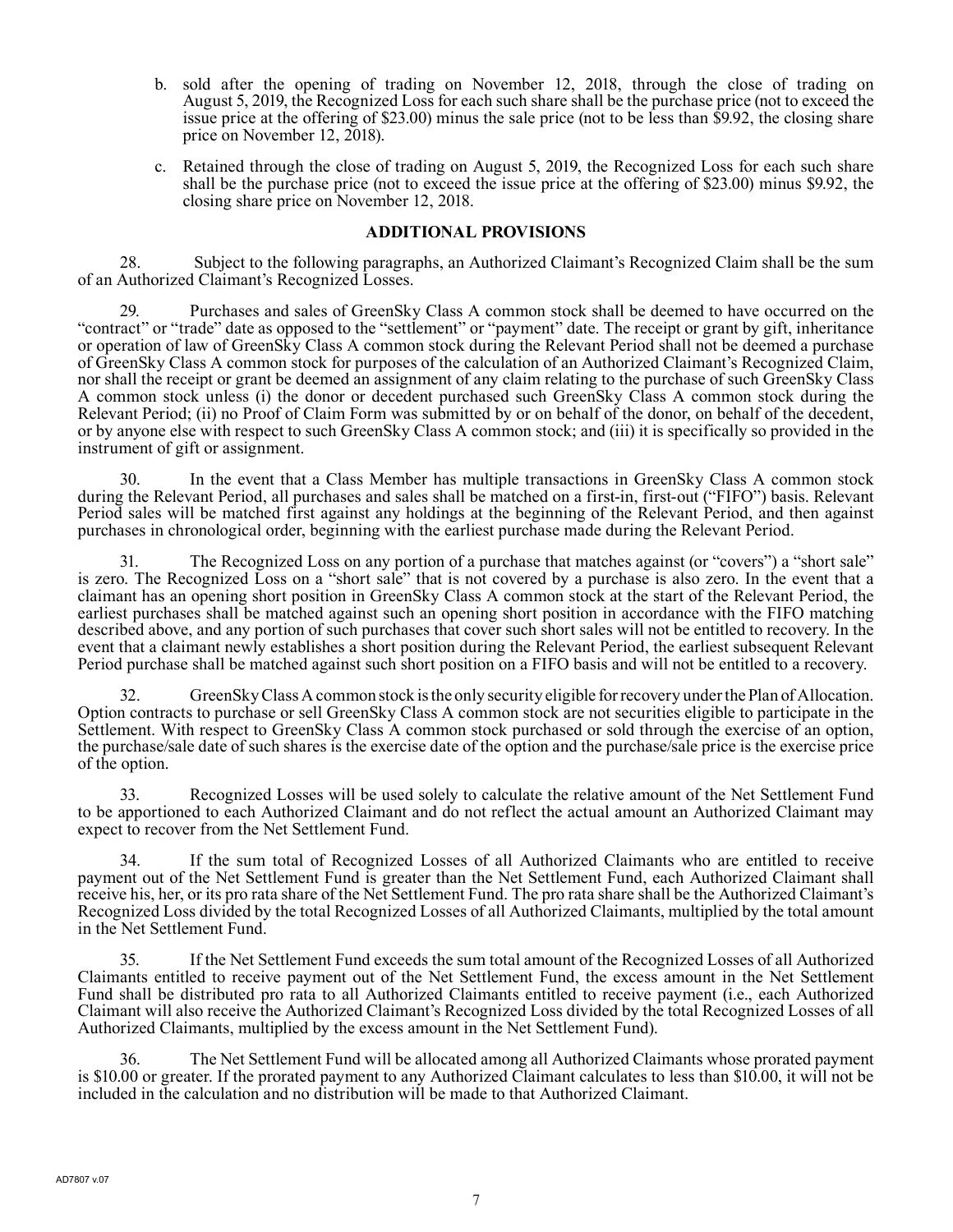37. Payment pursuant to the Plan of Allocation shall be conclusive against all Authorized Claimants. No person shall have any claim based on distributions made substantially in accordance with the Settlement, the Plan of Allocation, or further order(s) of the Court, against Co-Lead Counsel, Lead Plaintiffs, their damages consultant, Claims Administrator, or other agent designated by Co-Lead Counsel, Class Members, Defendants, Defendants' Counsel, or the Released Defendants. All Class Members who fail to timely submit an acceptable Proof of Claim Form by the deadline set by the Court, or such other deadline as may be ordered by the Court, or otherwise allowed, shall be forever barred from receiving any payments pursuant to the Settlement, but will in all other respects be subject to and bound by the terms of the Settlement, including the release of the Released Claims against the Released Defendants provided for therein and in the Judgment.

38. The Plan of Allocation is a matter separate and apart from the proposed Settlement, and any decision by the Court concerning the Plan of Allocation shall not affect the validity or finality of the proposed Settlement. The Court may approve the Plan of Allocation with or without modifications agreed to among the Settling Parties, or another plan of allocation, without further notice to Class Members. Any orders regarding a modification of the Plan of Allocation will be posted to the Claims Administrator's website, www.GreenSkySecuritiesLitigation.com.

#### WHAT RIGHTS AM I GIVING UP BY AGREEING TO THE SETTLEMENT?

39. If the Settlement is approved, the Court will enter the Judgment. The Judgment will dismiss with prejudice the claims against Defendants in the Action and will provide that, upon the Effective Date of the Settlement, Lead Plaintiffs and each Class Member, on behalf of themselves, their heirs, executors, administrators, predecessors, successors and assigns, and any other person claiming by, through or on behalf of them, shall be deemed by operation of law to (a) have released, waived, discharged and dismissed each and every of the Released Claims against the Released Defendants; (b) forever be enjoined from commencing, instituting or prosecuting any or all of the Released Claims against any of the Released Defendants; and (c) forever be enjoined from instituting, continuing, maintaining or asserting, either directly or indirectly, whether in the United States or elsewhere, on their own behalf or on behalf of any class or any other person, any action, suit, cause of action, claim or demand against any person or entity who may claim any form of contribution or indemnity from any of the Released Defendants in respect of any Released Claim or any matter related thereto.

40. The Judgment will also provide that, upon the Effective Date of the Settlement, each of the Defendants, on behalf of themselves, their heirs, executors, administrators, predecessors, successors and assigns, and any other person claiming by, through or on behalf of them, shall be deemed by operation of law to (a) have released, waived, discharged and dismissed each and every of the Released Defendants' Claims against the Released Plaintiffs; (b) forever be enjoined from commencing, instituting or prosecuting any or all of the Released Defendants' Claims against any of the Released Plaintiffs; and (c) forever be enjoined from instituting, continuing, maintaining or asserting, either directly or indirectly, whether in the United States or elsewhere, on their own behalf or on behalf of any class or any other person, any action, suit, cause of action, claim or demand against any person or entity who may claim any form of contribution or indemnity in respect of any Released Defendants' Claim or any matter related thereto.

41. "Released Claims" means all claims, demands, losses, rights, and causes of action of every nature and description, whether known or unknown, that (a) were or could have been asserted in the Complaint, (b) could have been asserted in this Action, or (c) could in the future be asserted in any forum whether arising under federal, state, common or foreign law, by Lead Plaintiffs or any other member of the Class, or their successors, assigns, executors, administrators, representatives, attorneys, and agents in their capacities as such, which (i) arise out of, are based upon, or relate in any way to any of the allegations, acts, transactions, facts, events, matters or occurrences, representations or omissions involved, set forth, alleged, or referred to in the Complaint or which could have been alleged in this Action, and (ii) arise out of, are based upon, or relate in any way to the purchase, acquisition, holding, sale, or disposition of any GreenSky securities.

42. "Released Defendants" means Defendants and any and all of their respective immediate family members, parent entities, associates, affiliates or subsidiaries, and each and all of their respective past, present or future officers, directors, stockholders, agents, representatives, employees, attorneys, financial or investment advisors, advisors, consultants, trustees, accountants, auditors, insurers, coinsurers and reinsurers, heirs, executors, general or limited partnerships, personal or legal representatives, estates, trusts, administrators, predecessors, successors and assigns.

43. "Released Defendants' Claims" means any claims relating to the institution, prosecution, or settlement of this Action.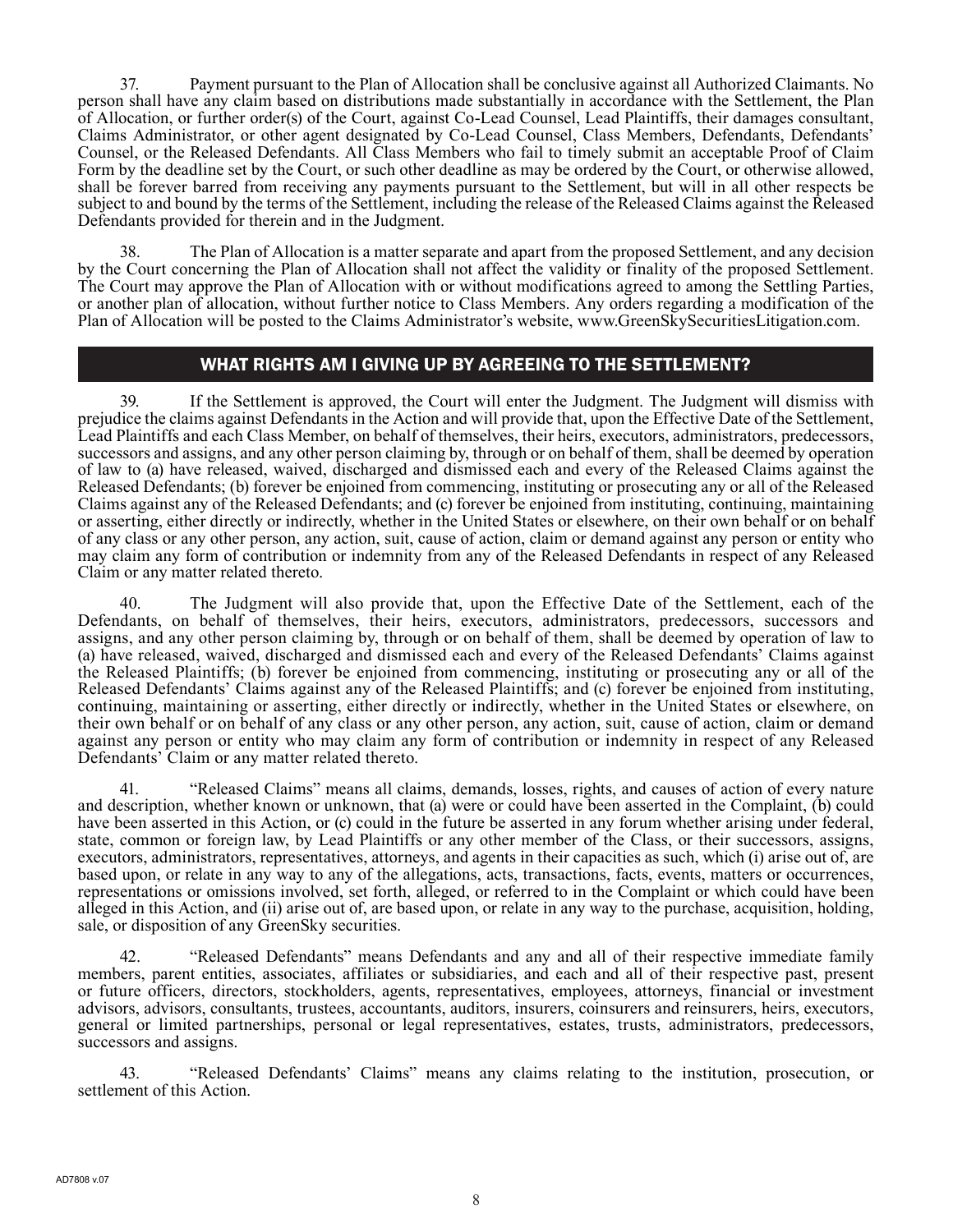44. "Released Plaintiffs" means Lead Plaintiffs and the Class and any and all of their respective immediate family members, parent entities, associates, affiliates or subsidiaries, and each and all of their respective past, present or future officers, directors, stockholders, agents, representatives, employees, attorneys, financial or investment advisors, advisors, consultants, trustees, accountants, auditors, insurers, coinsurers and reinsurers, heirs, executors, general or limited partnerships, personal or legal representatives, estates, trusts, administrators, predecessors, successors and assigns.

45. "Unknown Claims" means any and all Released Claims that Lead Plaintiffs or any Class Member does not know or suspect to exist in his, her or its favor at the time of the release of the Released Defendants, and any of the Released Defendants' Claims which Defendants do not know or suspect to exist in his, her or its favor at the time of the release of the Released Plaintiffs, which if known by him, her or it might have affected his, her or its decision(s) with respect to the Settlement. With respect to any and all Released Claims and Released Defendants' Claims, Lead Plaintiffs and Defendants stipulate and agree that upon the Effective Date, Lead Plaintiffs and Defendants shall each, for themselves and all persons claiming by, through, or on behalf of them, expressly waive, and each Class Member shall be deemed to have waived, and by operation of the Judgment shall have expressly waived, any and all provisions, rights and benefits conferred by any law of any state or territory of the United States, or principle of common law, that is similar, comparable, or equivalent to Cal. Civ. Code § 1542, which provides:

A general release does not extend to claims which the creditor does not know or suspect to exist in his or her favor at the time of executing the release, which if known by him or her must have materially affected his or her settlement with the debtor.

Lead Plaintiffs and Defendants acknowledge, and Class Members and Defendants' successors and assigns and any persons or entities claiming through or on behalf of Defendants shall, by operation of law, be deemed to have acknowledged, that the inclusion of "Unknown Claims" in the definition of Released Claims and Released Defendants' Claims was separately bargained for and was a material element of this Settlement.

#### WHAT PAYMENT ARE THE ATTORNEYS FOR THE CLASS SEEKING?

46. Co-Lead Counsel has not received any payment for its services in pursuing claims against Defendants on behalf of the Class, nor has Co-Lead Counsel been reimbursed for its out-of-pocket expenses. Before final approval of the Settlement, Co-Lead Counsel intends to apply to the Court for an award of attorneys' fees from the Settlement Fund in an amount not to exceed 25% of the Settlement Fund (or \$6,875,000.00), plus interest at the same rate and for the same time period as earned by the Settlement Fund. At the same time, Co-Lead Counsel also intends to apply for the reimbursement of certain Litigation Expenses in an amount not to exceed \$250,000.00, plus interest at the same rate and for the same time period as earned by the Settlement Fund. Litigation Expenses may include reimbursements for, among other things, litigation-related expenses of Lead Plaintiffs in accordance with 15 U.S.C. § 77z-1(a)(4). The sums that may be approved by the Court will be paid from the Settlement Fund. The Court's approval of Co-Lead Counsel's application for an award of attorneys' fees and Litigation expenses, in whole or part, and any determination by any appellate court with respect thereto, is a matter separate and apart from the Court's consideration of the fairness, reasonableness and adequacy of the Settlement and will not affect the Settlement, if approved. Class Members are not personally liable for the payment of any sums awarded by the Court or any appellate court with respect to Co-Lead Counsel's application for attorneys' fees and Litigation Expenses.

### HOW DO I PARTICIPATE IN THE SETTLEMENT?

47. If you purchased GreenSky common stock as described above, and you are not excluded from the definition of the Class and you do not timely and properly request to exclude yourself from the Class in the manner provided in this Notice, then you are a member of the Class and you will be bound by the proposed Settlement if the Court approves it, and by any judgment or determination of the Court affecting the Class, including the Judgment and the releases therein. If you are a member of the Class, you must submit a Proof of Claim Form and supporting documentation to establish your entitlement to share in the Settlement. A Proof of Claim Form is included with this Notice, or you may go to the website maintained by the Claims Administrator for the Settlement to request that a Proof of Claim Form be mailed to you. The website is www.GreenSkySecuritiesLitigation.com. You may also request a Proof of Claim Form by calling toll-free (855) 917-3539 or emailing info@GreenSkySecuritiesLitigation.com. Copies of the Proof of Claim Form can also be downloaded from Co-Lead Counsel's website at www.cohenmilstein.com. Those who timely and properly exclude themselves from the Class, and those who do not submit timely and valid Proof of Claim Forms with adequate supporting documentation, will not be eligible to share in the Settlement. Please retain all records of your ownership of, or transactions in, GreenSky common stock, as they may be needed to document your claim. Do not submit original documentation with your Proof of Claim Form—submit copies only—because materials submitted will not be returned.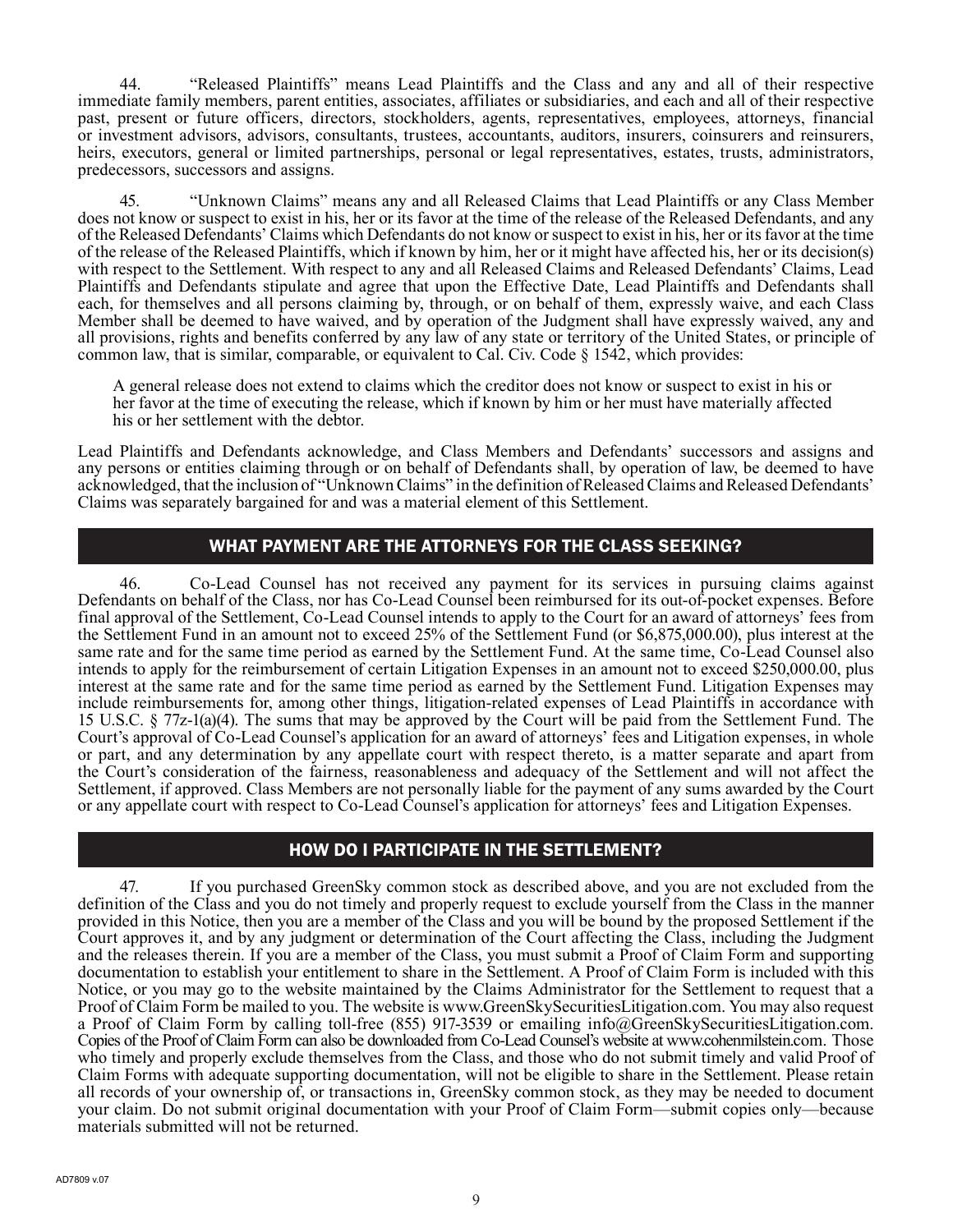48. As a Class Member, you are represented by Lead Plaintiffs and Co-Lead Counsel unless you enter an appearance through counsel of your own choice at your own expense. You are not required to retain your own counsel, but if you choose to do so, such counsel must file a notice of appearance on your behalf and must serve copies of his or her notice of appearance on the attorneys listed in the section below entitled, "When and where will the Court decide whether to approve the Settlement?"

49. If you do not wish to remain a Class Member, you may exclude yourself from the Class by following the instructions in the section below entitled, "What if I do not want to be a part of the Settlement? How do I exclude myself?"

50. If you wish to object to the Settlement or any of its terms, the proposed Judgment, the proposed Plan of Allocation, or Co-Lead Counsel's application for attorneys' fees and reimbursement of Litigation Expenses, and if you do not exclude yourself from the Class, you may present your objections by following the instructions in the section below entitled, "When and where will the Court decide whether to approve the Settlement?"

### WHAT IF I DO NOT WANT TO BE PART OF THE SETTLEMENT?

51. Each Class Member will be bound by all determinations and judgments, whether favorable or unfavorable, concerning the Settlement, if approved by the Court, unless such person or entity mails, by first class mail (or its equivalent outside the U.S.), or otherwise delivers a written request for exclusion from the Class, addressed to *In re GreenSky Securities Litigation,* P.O. Box 3560, Portland, OR 97208- 3560. The written request for exclusion must be received by no later than September 28, 2021. Each person's or entity's written request for exclusion must clearly provide their (i) name, (ii) address, (iii) telephone number, (iv) number of shares of GreenSky common stock purchased or sold, (v) prices or other consideration paid or received for such shares(s), (vi) the date of each purchase or sale transaction, and (vii) a statement that the Class Member wishes to be excluded from the Class in *In re GreenSky Securities Litigation,* Case No. 1:18-cv-11071-AKH (S.D.N.Y.). Each written request for exclusion must be signed by the person or entity requesting to be excluded. Requests for exclusion will not be valid if they do not include the information set forth above and are not received by the date stated above, unless the Court otherwise determines. Please keep a copy of everything you send by mail, in case it is lost during shipping.

52. If a person or entity requests to be excluded from the Class, that person or entity will not receive any benefit provided for in the Settlement.

### WHEN AND WHERE WILL THE COURT DECIDE WHETHER TO APPROVE THE SETTLEMENT?

53. If you do not wish to object in person to the proposed Settlement, Judgment, Plan of Allocation and/or Co-Lead Counsel's application for an award of attorneys' fees and Litigation Expenses, you do not need to attend the Final Approval Hearing. You can object to or participate in the Settlement without attending the Final Approval Hearing.

54. The Final Approval Hearing will be held on October 19, 2021, at 10:00 a.m., before the Honorable Alvin K. Hellerstein at the United States District Court for the Southern District of New York, Daniel Patrick Moynihan United States Courthouse, 500 Pearl St., Courtroom 14D, New York, New York 10007. The Court reserves the right to approve the Settlement, enter the Judgment, approve the Plan of Allocation or grant Co-Lead Counsel's request for attorneys' fees and Litigation Expenses at or after the Final Approval Hearing without further notice to Class Members.

55. Any Class Member who does not timely and properly request exclusion from the Class in accordance with  $\P$  51–52 above may object to the proposed Settlement, Judgment, Plan of Allocation, or Co-Lead Counsel's application for an award of attorneys' fees and Litigation Expenses. Objections must be in writing. You must file any written objection with the Clerk's Office at the United States District Court for the Southern District of New York at the address set forth below. You must also serve the written objection on Co-Lead Counsel and Defendants' Counsel at the addresses set forth below. You must serve the written objection so that the Court and all counsel receive the objections on or before September 28, 2021.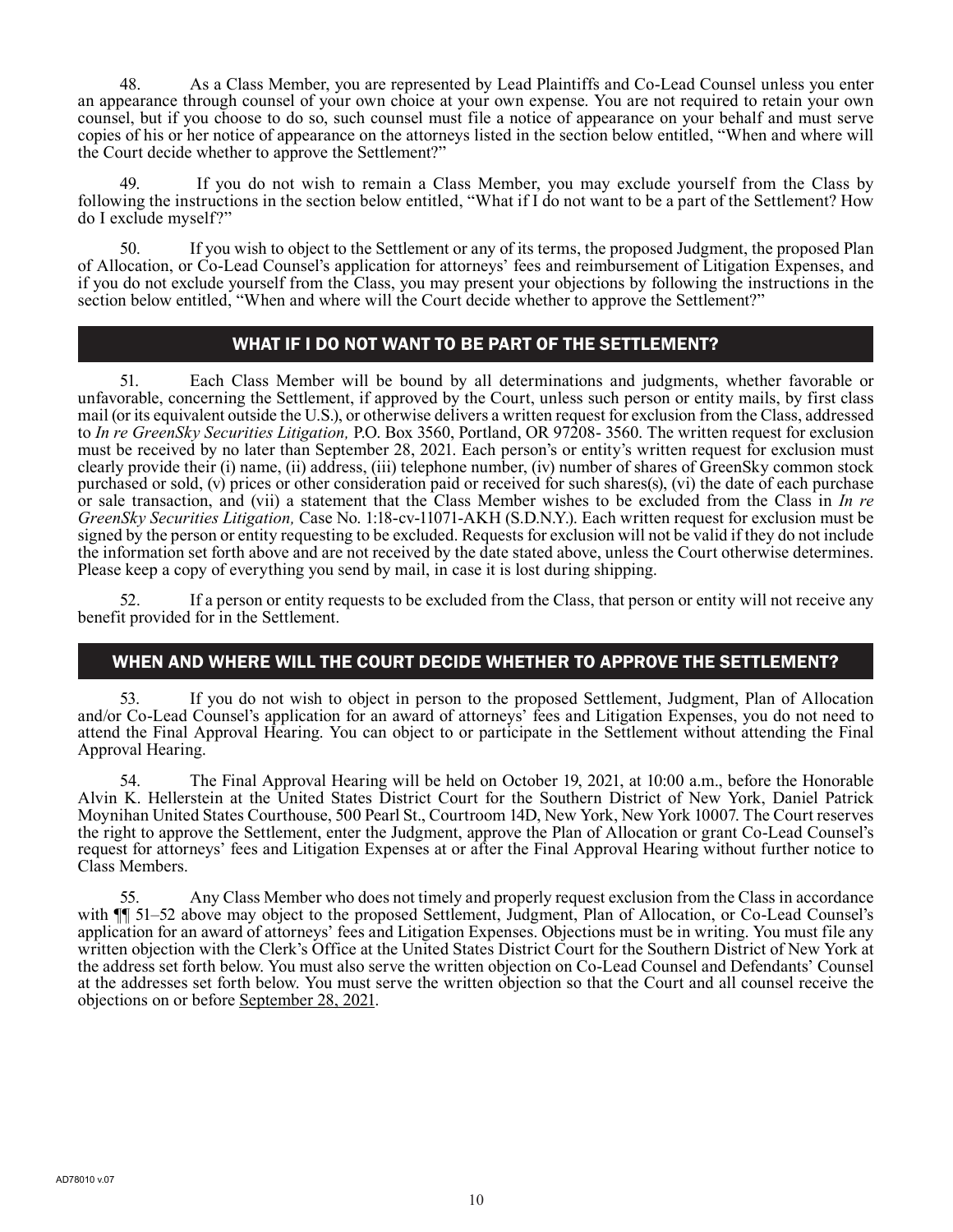**Clerk's Office:** U.S. District Court for the Southern District of New York 500 Pearl Street New York, NY 10007 **Co-Lead Counsel for the Class:** Cohen Milstein Sellers & Toll PLLC 1100 New York Avenue N.W., Suite 500 Washington, D.C. 20005 Attn: Steven J. Toll stoll@cohenmilstein.com Scott + Scott Attorneys at Law LLP 230 Park Avenue, 17th Floor New York, NY 10169 Attn: Max R. Schwartz mschwartz@scott-scott.com **Counsel to the GreenSky Defendants:** Cravath, Swaine & Moore LLP 825 Eighth Avenue New York, NY 10019 Attn: Karin A. DeMasi kdemasi@cravath.com **Counsel for Robert Sheft, Joel Babbit, Gregg Freishtat, John Flynn or Nigel Morris:** Cravath, Swaine & Moore LLP 825 Eighth Avenue New York, NY 10019 Attn: Karin A. DeMasi kdemasi@cravath.com Susman Godfrey LLP 1301 Avenue of the Americas, 32nd Floor New York, NY 10019 Attn: Shawn Rabin srabin@susmangodfrey.com **Underwriter Defendants' Counsel:** Willkie Farr & Gallagher LLP 787 Seventh Avenue New York, NY 10019 Attn: Todd G. Cosenza tcosenza@willkie.com

56. Unless the Court orders otherwise, your written objection will be considered only if it includes all of the following information: (a) your full name, address, and phone number; (b) a list and documentation of all of your transactions in GreenSky common stock, such as brokerage confirmation receipts or other competent documentary evidence of such transactions, including the amount and date of each purchase or sale and the price paid and/or received (including all income received thereon); (c) a written statement of all grounds for the objection accompanied by any legal support for the objection; (d) copies of any papers, briefs or other documents upon which the objection is based; and (e) your signature, even if you are represented by counsel.

57. You may not object to the Settlement, or any aspect of it, if you are not a member of the Class or if you excluded yourself from the Class.

If you wish to be heard orally at the Final Approval Hearing in opposition to the proposed Settlement, Judgment, Plan of Allocation, or Co-Lead Counsel's application for an award of attorneys' fees and Litigation Expenses, you must also include in your written objection (that must be filed and served in the manner and time period set forth above in ¶¶ 51–52) the following information: (a) a statement of your intention to appear at the Final Approval Hearing; (b) a list of all persons, if any, who will be called to testify in support of the objection and the subject of their expected testimony and the basis therefor; and (c) if you intend to appear at the Final Approval Hearing through counsel, a statement identifying all attorneys who will appear on your behalf.

59. You may file a written objection without having to appear at the Final Approval Hearing. You may not appear at the Final Approval Hearing to present your objection, however, unless you first filed and served a written objection in accordance with the procedures described above, unless the Court orders otherwise.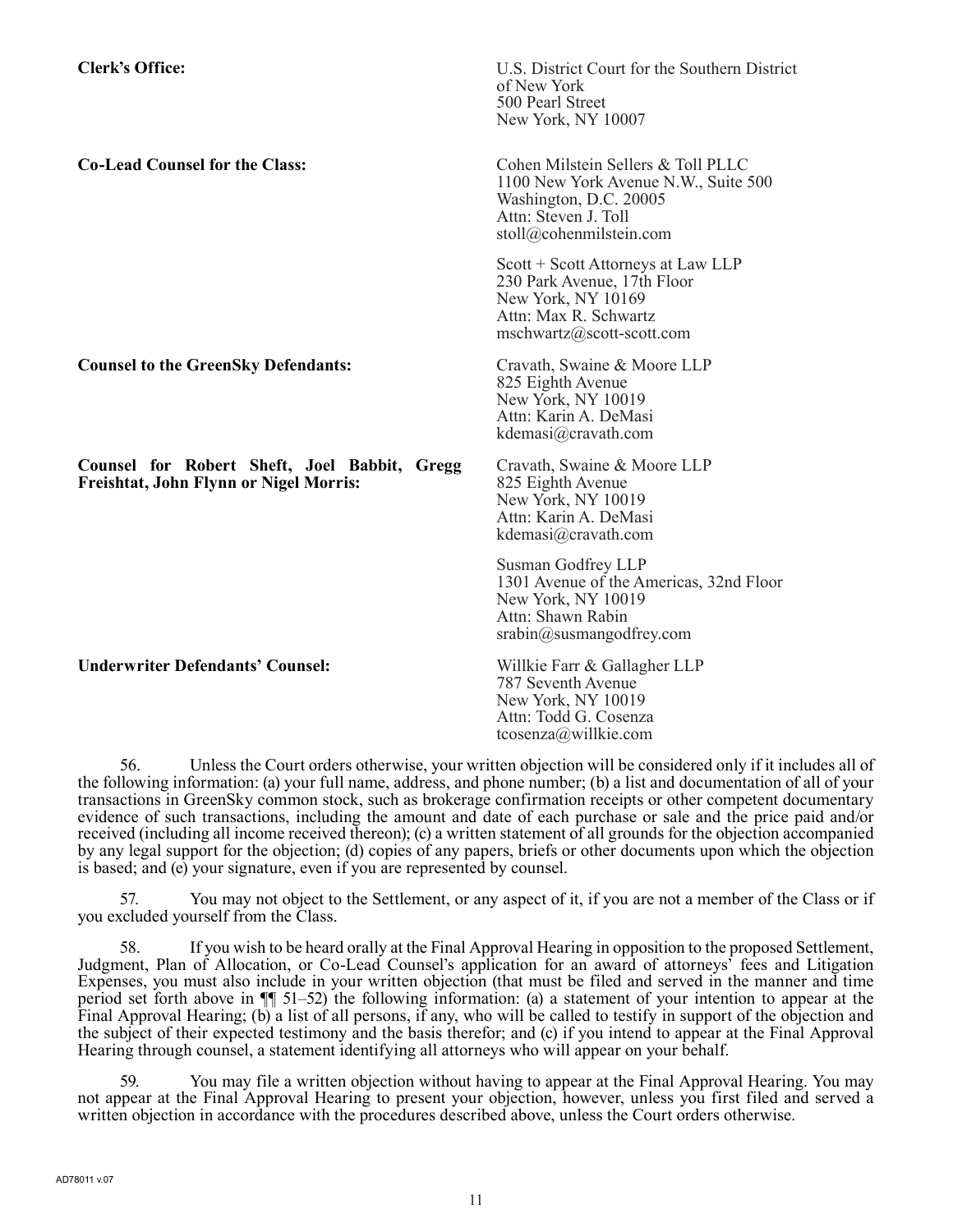60. You are not required to hire an attorney to represent you in making written objections or in appearing at the Final Approval Hearing. If you decide to hire an attorney at your own expense, he or she must file a notice of appearance with the Court and serve it on Co-Lead Counsel at the addresses set forth above in ¶ 55 so that the notice is received on or before September 28, 2021.

61. If you object to the proposed Settlement, Judgment, Plan of Allocation, or Co-Lead Counsel's application for an award of attorneys' fees and Litigation Expenses, or otherwise request to be heard at the Final Approval Hearing in the manner stated above, you are submitting to the jurisdiction of the Court with respect to the subject matter of the Settlement, including, but not limited to, the release of the Released Claims as against the Released Defendants contained in the Judgment. If the Court overrules your objection and approves the Settlement or the part of the Settlement to which you have objected, you only will potentially share in the Net Settlement Fund if you have timely and properly filed a Proof of Claim Form in the manner stated in ¶¶ 47–50 above and the Claims Administrator approves your claim.

62. The Final Approval Hearing may be adjourned by the Court without further written notice to the Class. Any new date for the Final Approval Hearing will be posted on the settlement website at www.GreenSkySecuritiesLitigation.com. If you intend to attend the Final Approval Hearing, you should confirm the date and time with Co-Lead Counsel.

63. Unless the Court orders otherwise, any Class Member who does not object in the manner described above will be deemed to have waived any objection and will be forever foreclosed from making any objection to the proposed Settlement, Judgment, Plan of Allocation or Co-Lead Counsel's request for attorneys' fees and Litigation Expenses. Class Members do not need to appear at the hearing or take any other action to indicate their approval.

### WHAT IF I BOUGHT SHARES ON SOMEONE ELSE'S BEHALF?

64. If you purchased GreenSky common stock for the beneficial interest of a person or organization other than yourself, you must either (i) within fourteen (14) days after you receive this Notice, request from the Claims Administrator sufficient copies of the Notice and Proof of Claim Form to forward to all such beneficial owners, and within fourteen (14) days of receipt of the copies of the Notice and Proof of Claim Form forward them to all such beneficial owners; or (ii) within fourteen (14) days after you receive this Notice, provide a list of the names and addresses of all such beneficial owners (preferably in electronic format [e.g., Excel, .csv]) to *In re GreenSky Securities Litigation*, P.O. Box 3560, Portland, OR 97208-3560 or by email to info@GreenSkySecuritiesLitigation.com. If you choose the second option, the Claims Administrator will send a copy of the Notice and Proof of Claim Form to each beneficial owner whose name and address you provide. Upon full compliance with these directions, nominees may seek reimbursement of their reasonable expenses actually incurred by providing the Claims Administrator with proper documentation supporting the expenses for which reimbursement is sought. Copies of this Notice and Proof of Claim Form may also be obtained by calling the Claims Administrator at (855) 917-3539. Copies of this Notice and Proof of Claim Form may be downloaded from the settlement website, www.GreenSkySecuritiesLitigation.com, or from Co-Lead Counsel's website, www.cohenmilstein.com.

# WHO SHOULD I CONTACT IF I HAVE QUESTIONS?

65. This Notice contains only a summary of the terms of the proposed Settlement. More detailed information about the matters involved in the Action is available at www.GreenSkySecuritiesLitigation.com, including, among other documents, copies of the Settlement and the Complaint. All inquiries concerning this Notice should be directed to:

> *In re GreenSky Securities Litigation* P.O. Box 3560 Portland, OR 97208-3560 www.GreenSkySecuritiesLitigation.com Tel: 1-855-917-3539 (Toll-Free) Email: info@GreenSkySecuritiesLitigation.com

> > OR